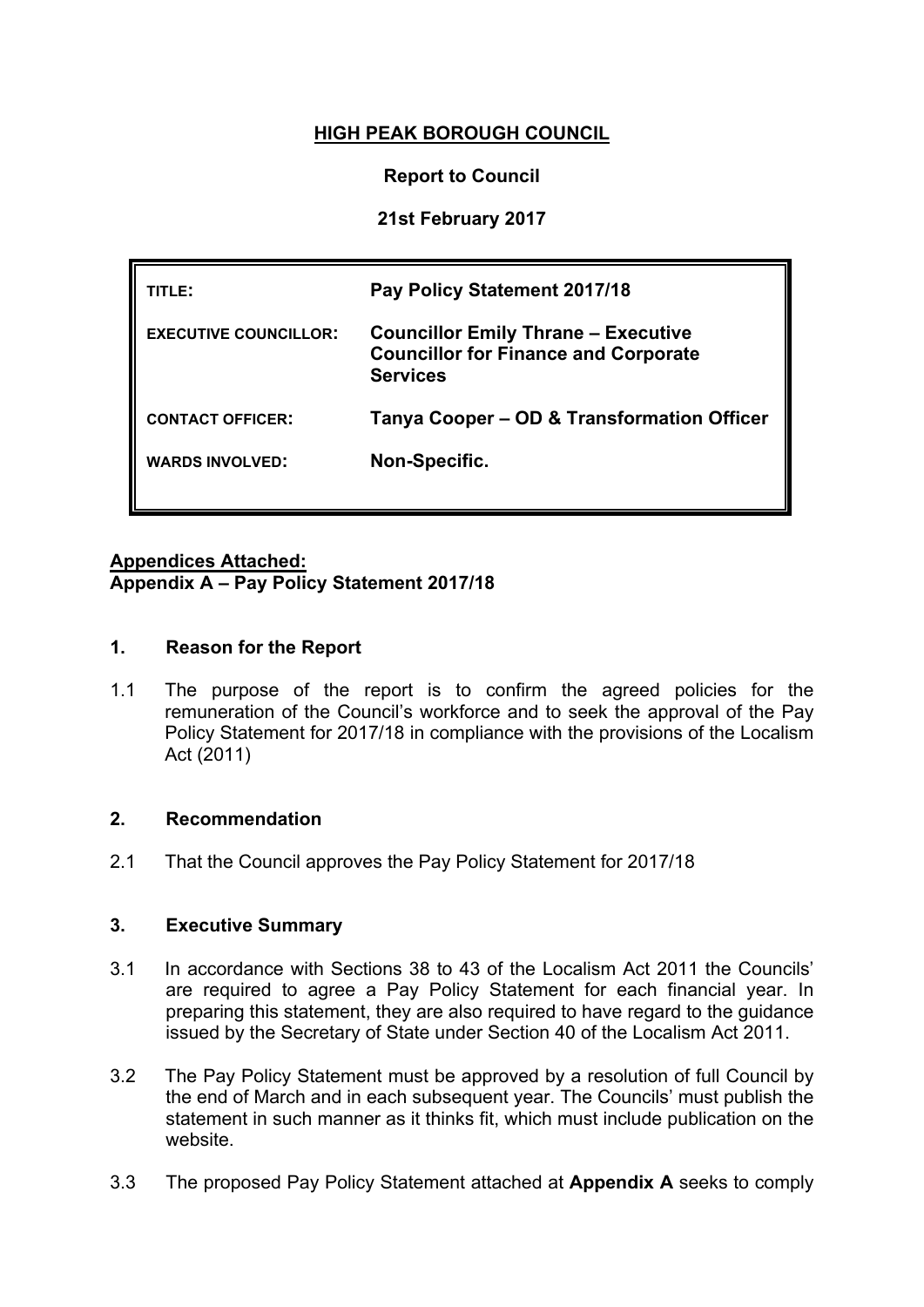with the statutory requirements of the act and confirms the agreed policies of the Council.

## **4. How this report links to Corporate Priorities**

4.1 Production of a Pay Policy Statement is a statutory requirement.

#### **5. Options and Analysis**

5.1 The report is a statement of fact. As such there are no options to consider.

#### 6. **Implications**

- 6.1 Community Safety (Crime and Disorder Act 1998) None.
- 6.2 Workforce The proposed Pay Policy Statement confirms the policies previously agreed by Council for remuneration of its staff.
- 6.3 Equality and Diversity/Equality Impact Assessment This report has been prepared in accordance with the Diversity and Equalities Policies.

# 6.4 Financial Considerations

None arising directly from the report – the budget includes provision for the payment and remuneration of its employees in accordance with agreed policies.

#### 6.5 Legal

The preparation of an annual Pay Policy statement is a statutory requirement under the Localism Act (2011).

The statement also takes into account guidance: Openness and accountability in local pay: Guidance under section 40 of the Localism Act which issued by the DCLG in February 2012 and supplementary guidance issued in February 2013.

- 6.6 Sustainability None.
- 6.7 Internal and External Consultation None.
- 6.8 Risk Assessment Not applicable.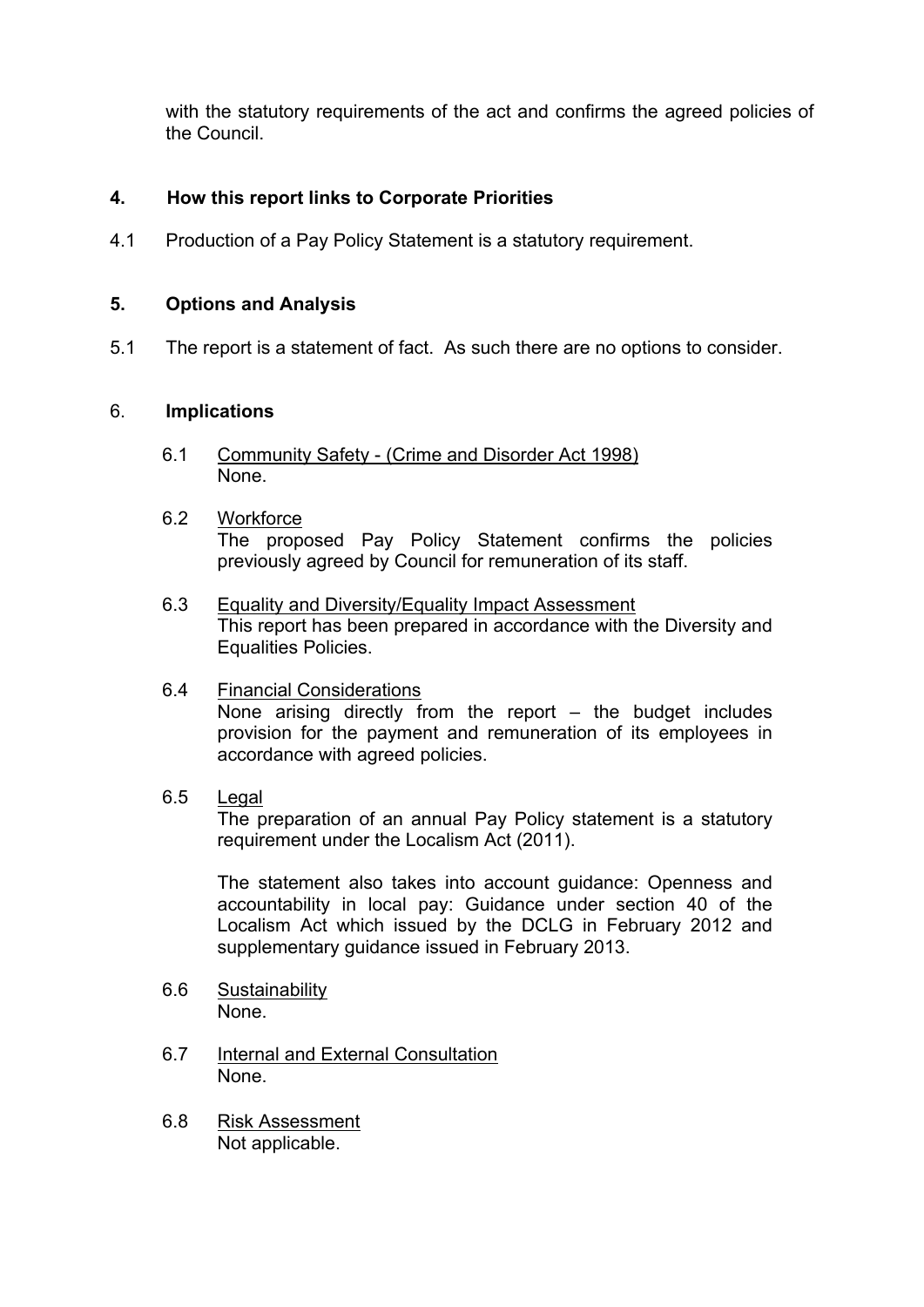# **ANDREW P STOKES Executive Director (Transformation) and Chief Finance Officer**

| <b>Web Links and</b>                     | Location                                | <b>Contact details</b>                      |
|------------------------------------------|-----------------------------------------|---------------------------------------------|
| <b>Background Papers</b>                 |                                         |                                             |
| Localism Act 2011                        | OD & Transformation Office/Legal Office | Tanya Cooper<br>OD & Transformation Officer |
| &<br>Openness                            |                                         |                                             |
| accountability<br>in<br>local            |                                         |                                             |
| Guidance<br>under<br>pay:                |                                         |                                             |
| 40<br>section<br>οf<br>the               |                                         |                                             |
| Localism Act - DCLG                      |                                         |                                             |
| (Feb 2012)                               |                                         |                                             |
| &<br>Openness                            |                                         |                                             |
| accountability<br><sub>in</sub><br>local |                                         |                                             |
| Guidance<br>under<br>pay:                |                                         |                                             |
| 40<br>section<br>οf<br>the               |                                         |                                             |
| Localism<br>Act                          |                                         |                                             |

Supplementary Guidance – DCLG (Feb 2013)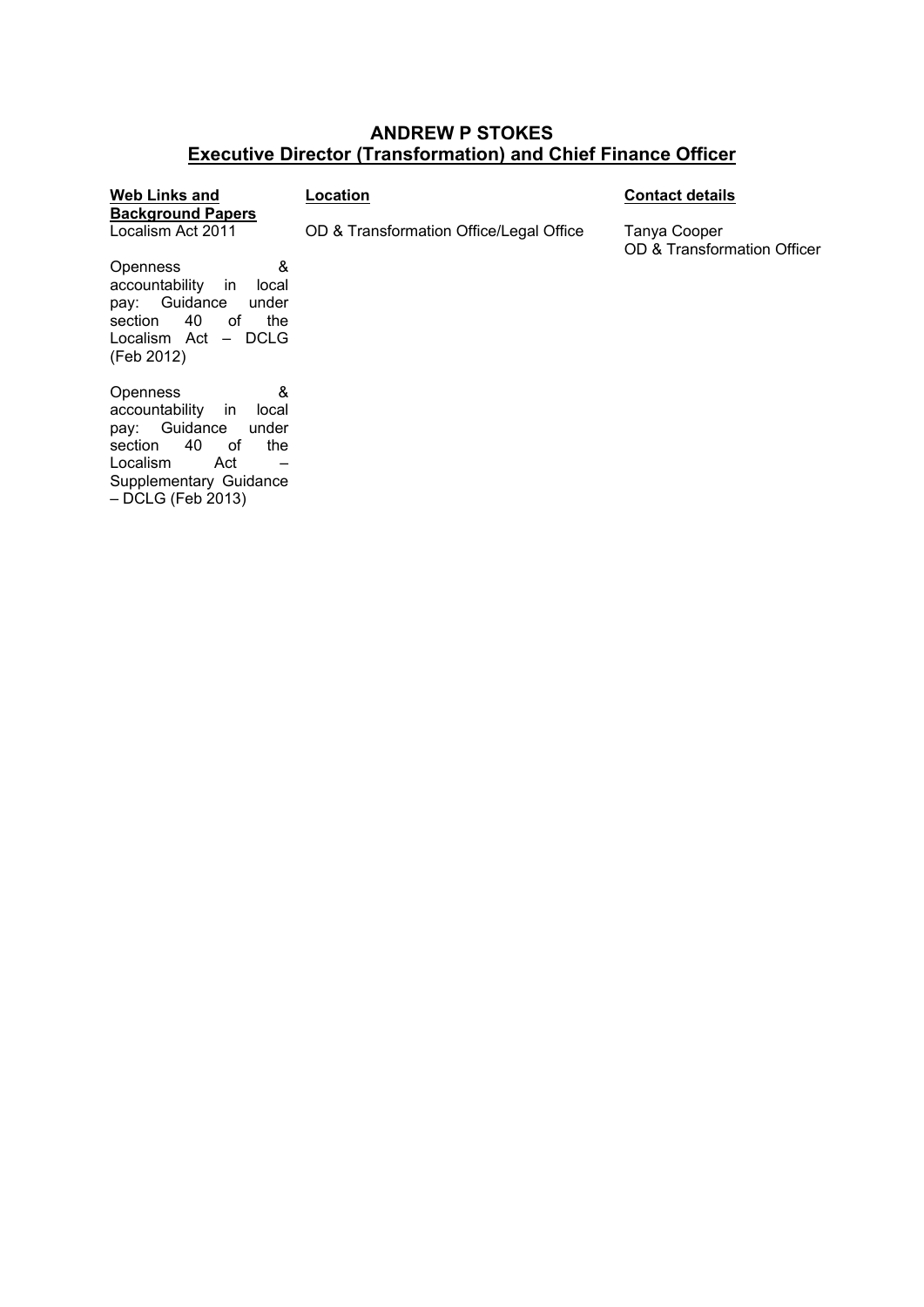# **7. Background and Detail**

- 7.1 Councils are required, in accordance with Sections 38 to 43 of the Localism Act 2011 to prepare a Pay Policy Statement for each financial year. In preparing this statement the councils are also required to have regard to the guidance issued by the Secretary of State under Section 40 of the Localism Act.
- 7.2 The Pay Policy Statement must be approved by full Council by the end of March prior to the commencement of the financial year. Councils must publish the statement in such manner as it thinks fit, which must include publication on the websites.
- 7.3 The statutory guidance confirms that nothing contained within the provisions in the Act or guidance is intended to supersede existing responsibilities and duties placed on authorities in their role as employers, under relevant employment legislation, and authorities are required to bear in mind these responsibilities and duties when formulating their Pay Policy Statement. It is the expectation that discussion of Pay Policy Statements should take place in meetings which are open to the public, in particular, discussions should not engage the Data Protection Act as the policy does not concern data relating to a particular individual but rather the Authorities' policies towards a range of issues relating to the pay of its workforce, particularly its senior staff and its lowest paid employees.

## **8 Required Content of the Statement**

- 8.1 Section 38 of the Localism Act 2011 requires the Councils' to set out its policies for the coming financial year relating to:
	- a) The remuneration of its chief officers;
	- b) The remuneration of its lowest paid employees; and
	- c) The relationship between the remuneration of its chief officers and the remuneration of its employees who are not chief officers.
- 8.2 The statement must also include the Authorities' policies relating to:
	- a) The level and elements of remuneration for each chief officer;
	- b) Remuneration of chief officers on recruitment;
	- c) Increases in addition to remuneration for each chief officer;
	- d) The use of performance related pay for chief officers;
	- e) The use of bonuses for chief officers;
	- f) The approach to the payments of chief officers on their ceasing to hold office or to be employed by the Authorities; and
	- g) The publication of and access to information relating to the remuneration of chief officers.
- 8.3 The definition of chief officers is not limited to the Head of Paid Service or statutory chief officers (i.e. the Section 151 Officer and Monitoring Officer). It also includes those officers who report directly to them as non statutory and